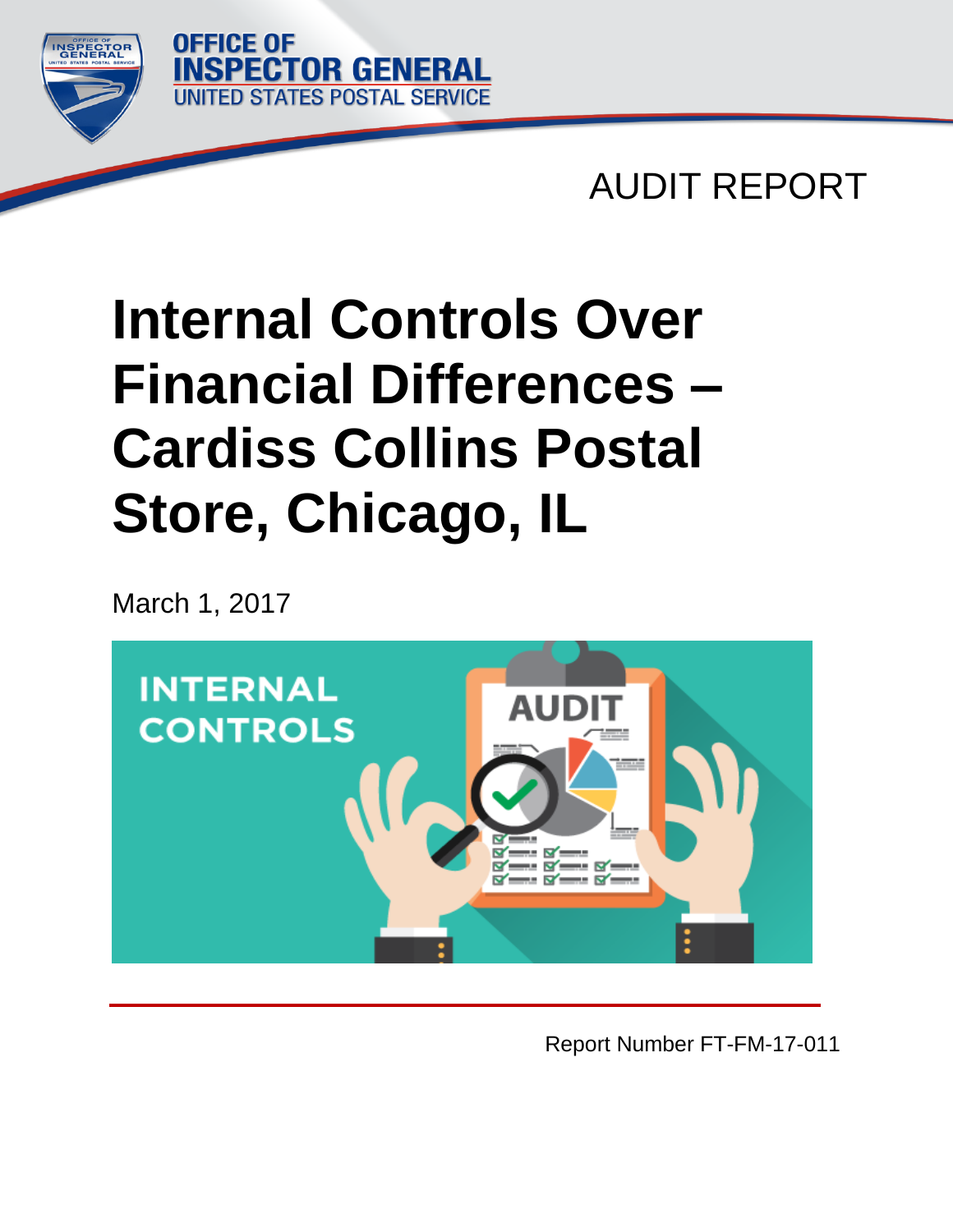# **OFFICE OF INSPECTOR GENERAL UNITED STATES POSTAL SERVICE**

March 1, 2017 **Internal Controls Over Financial Differences - Cardiss Collins Postal Store, Chicago, IL** Report Number FT-FM-17-011

# *[BACKGROUND:](file:///C:/Users/jfoley/appdata/local/temp/tm_temp/TM_4/AS2.a%20-%2017BFM005FT000%20-%2011-7-2016.docx%23bac)*

The U.S. Postal Service Office of Inspector General (OIG) uses risk models to identify financial anomalies. Risk models are analytic tools that look at specific behaviors and patterns that are strong indicators of improper activity.

The OIG's Field Financial Risk Model identified the Cardiss Collins Postal Store in Chicago, IL, as having the highest value of financial differences in the Chicago District from April 1, 2016, to June 30, 2016.

Financial differences are variances in financial activities that occur at postal retail units. Differences include variances between banking deposits and receipts, errors with transmitted sales and money order data, and stock shipments not received by the unit. The value of the differences is expensed to the unit.

A manager or designee must identify the cause of the differences, adjust the financial records, maintain detailed records, and ensure the differences are resolved timely. A reason must be annotated for any unresolved differences.

The objective of this audit was to determine if financial differences identified at the Cardiss Collins Postal Store were properly researched and resolved.

# *[WHAT THE OIG FOUND:](#page-5-0)*

Financial differences identified at the Cardiss Collins Postal Store were not always properly researched and resolved. We reviewed 91 financial differences and found 24 did not have adequately detailed records of research and were not resolved as of November 7, 2016.

The customer service supervisor responsible for overseeing the process set an internal requirement of 30 days to resolve differences for the unit. However, she stopped monitoring differences that remained unresolved after 30 days and only addressed the most current differences. She stated she had competing priorities and was unable to focus on all financial differences.

If the Postal Service does not properly research and resolve financial differences, misconduct, theft, or fraud may go undetected. In addition, unresolved financial differences impact the Postal Service's ability to report accurate financial records.

### *[WHAT THE OIG RECOMMENDED](#page-6-0)*:

We recommended management research and resolve outstanding financial differences and implement controls to ensure continuous monitoring and timely resolution.

*[Link to review the entire report](#page-4-0)*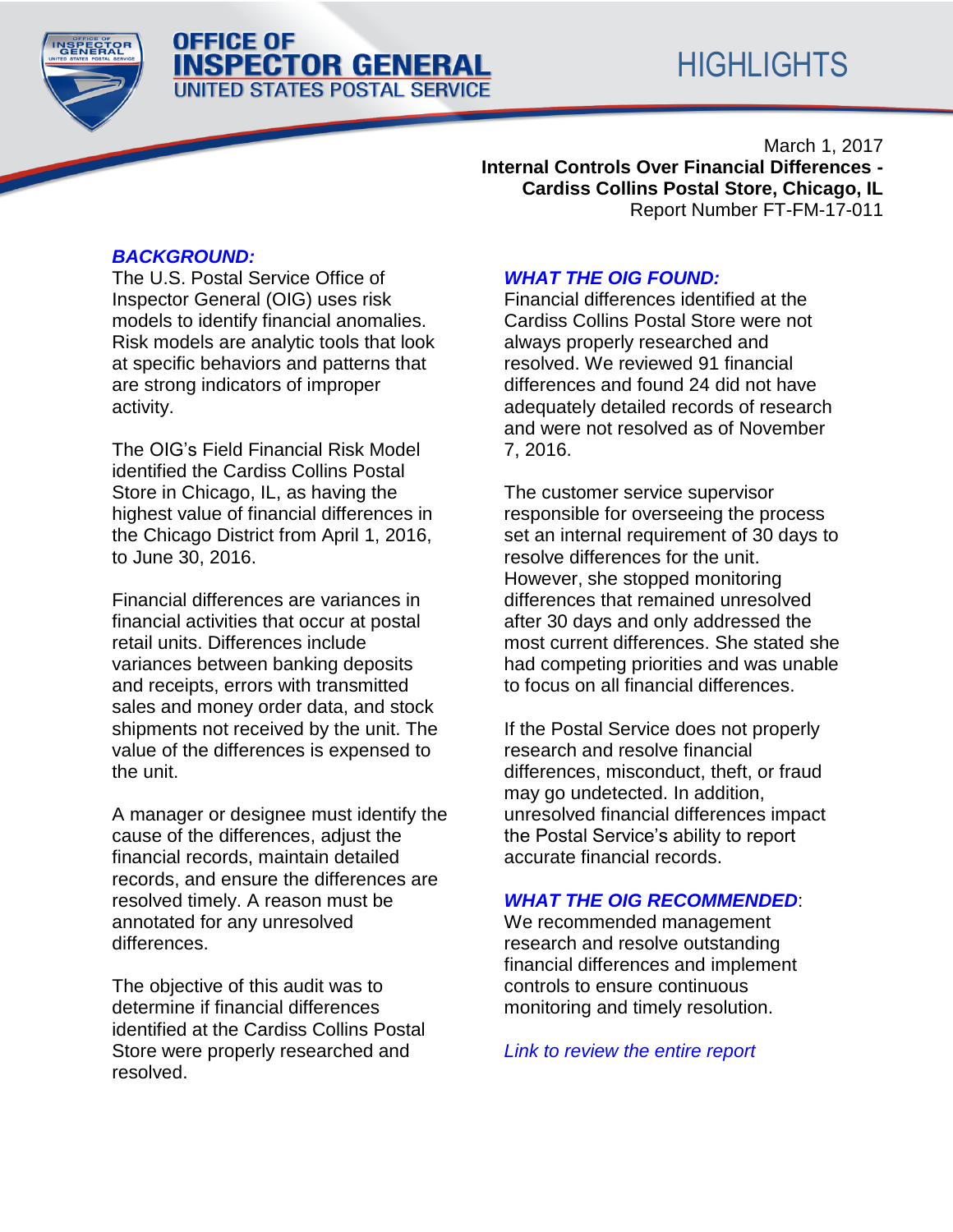

March 1, 2017

MEMORANDUM FOR: GREGORY JOHNSON

# MANAGER, CHICAGO DISTRICT

E-Signed by Asha Mede ERIFY authenticity with eSign Deskto

*for* **FROM:** Lorie Nelson Director, Finance

**SUBJECT:** Audit Report – Internal Controls Over Financial Differences – Cardiss Collins Postal Store, Chicago, IL (Report Number FT-FM-17-011)

This report presents the results of our audit of the Internal Controls Over Financial Differences – Cardiss Collins Postal Store, Chicago, IL (Project Number 17BFM005FT000).

We appreciate the cooperation and courtesies provided by your staff. If you have any questions or need additional information, please Asha Mede, deputy director, Financial Controls, or me at 703-248-2100.

**Attachment** 

cc: Corporate Audit and Response Management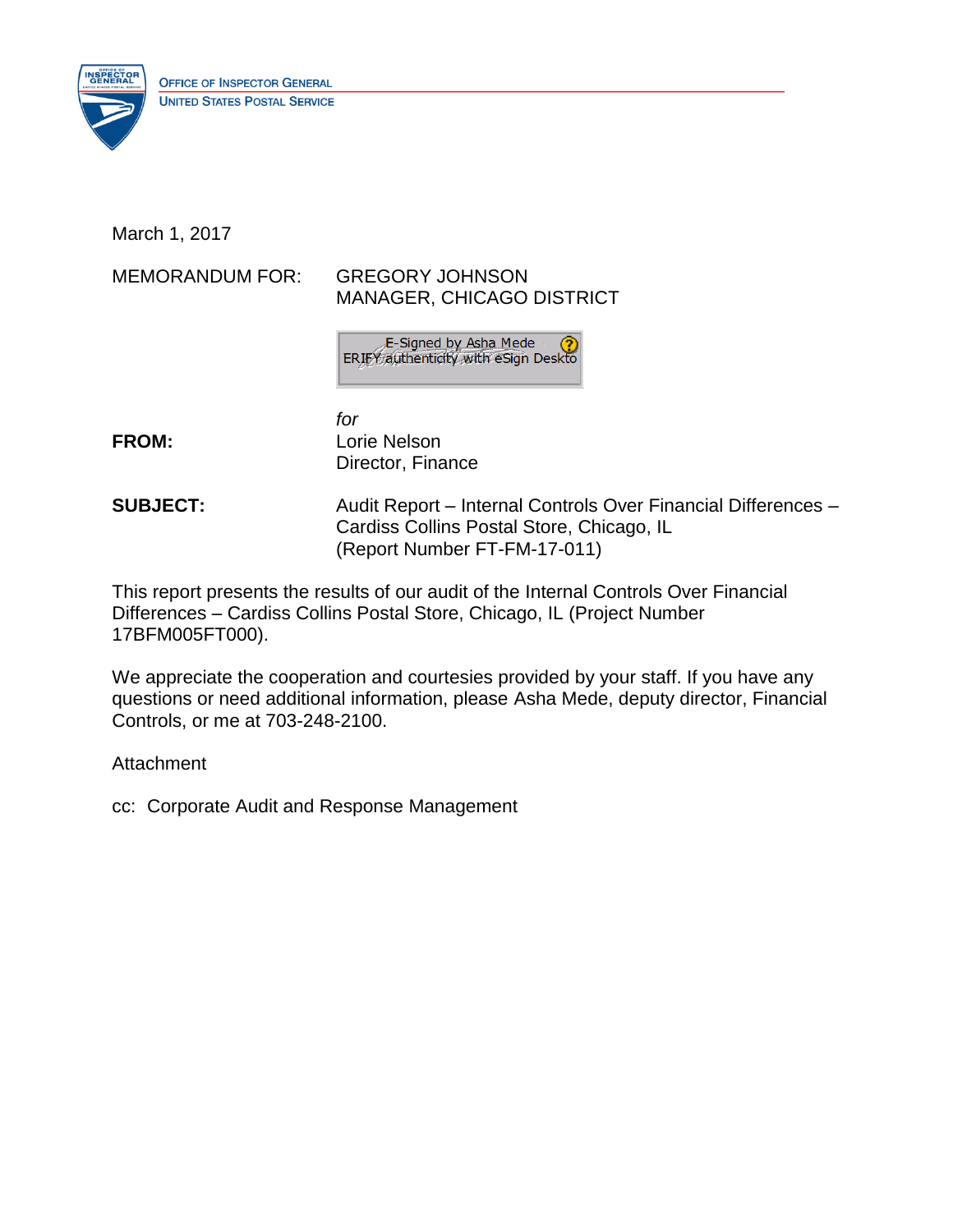# **TABLE OF CONTENTS**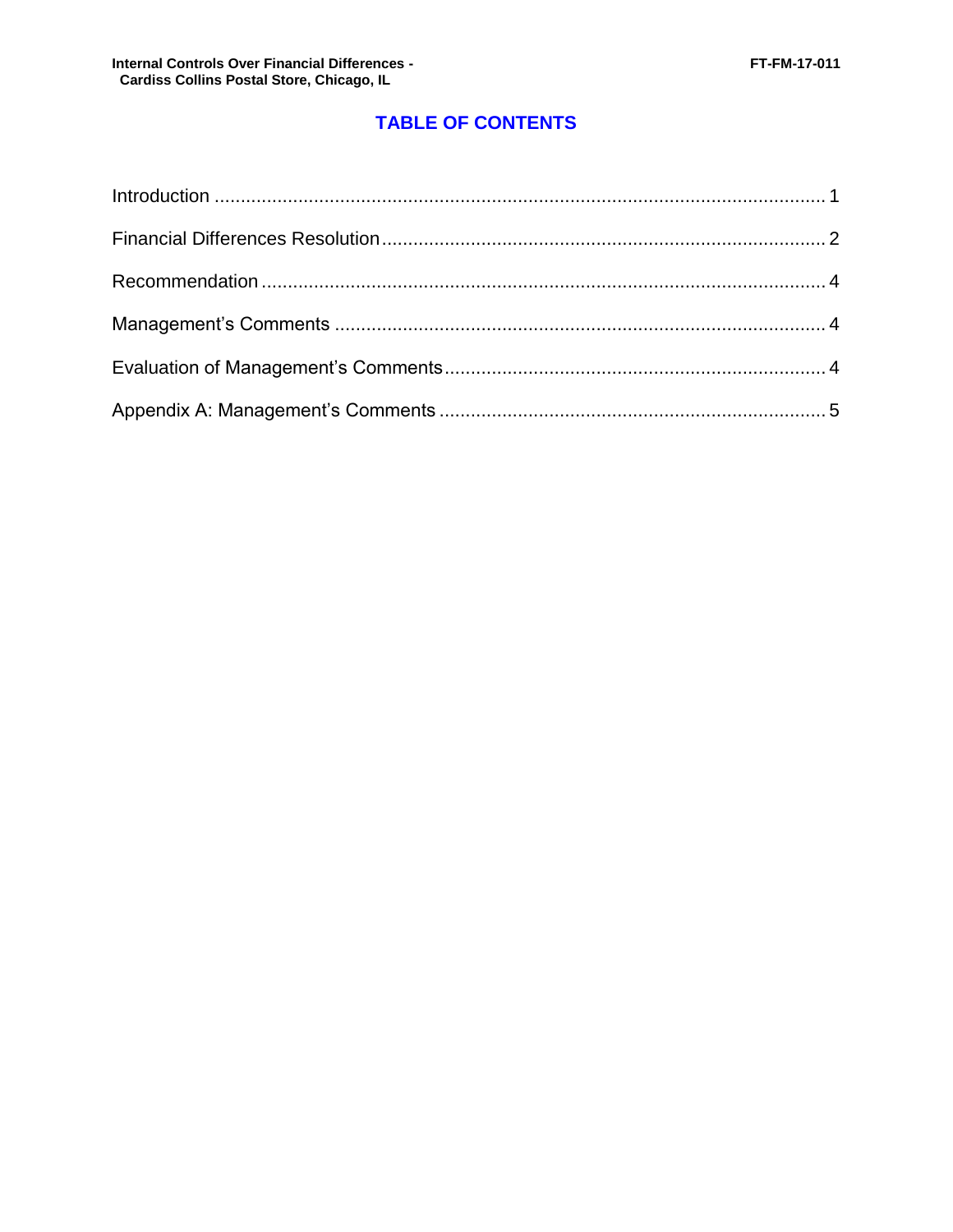#### <span id="page-4-0"></span>**Introduction**

This report presents the results of our self-initiated audit of the Internal Controls Over Financial Differences – Cardiss Collins Postal Store, Chicago, IL (Project Number 17BFM005FT000). The Cardiss Collins Postal Store is in the Chicago District of the Great Lakes Area. This audit is designed to provide U.S. Postal Service management with timely information on potential financial control risks at Postal Service locations.

Financial differences represent variances in financial activities such as banking, money orders, stock ledger, and Postal Service (PS) Form 1412, Daily Financial Report<sup>1</sup> reconciliations at PRUs.<sup>2</sup> The PRU or the Postal Service's Accounting Services<sup>3</sup> makes adjustments for these differences. The PRU manager or designated employee is responsible for monitoring and researching financial differences to ensure timely resolution. The unit must also maintain a file with detailed records regarding the cause for all financial differences issued to the unit, and document the reason for unresolved expenses. $\rm ^4$ 

We reviewed financial differences for the Cardiss Collins Postal Store from April 1, 2016, through June 30, 2016. To determine whether financial differences were properly researched and resolved, we extracted and analyzed financial differences data for the scope period, interviewed responsible personnel to determine the process for researching and resolving differences, and reviewed available supporting documentation.

We relied on computer-generated data from the Enterprise Data Warehouse (EDW). We did not test the validity of controls over EDW; however, we verified the accuracy of the data by confirming our analysis and results with Postal Service managers. We determined that the data were sufficiently reliable for the purposes of this report.

We conducted this audit from November 2016 through March 2017, in accordance with generally accepted government auditing standards and included such tests of internal controls as we considered necessary under the circumstances. Those standards require that we plan and perform the audit to obtain sufficient, appropriate evidence to provide a reasonable basis for our findings and conclusions based on our objectives. We believe that the evidence obtained provides a reasonable basis for our findings and conclusions based on our audit objective.

 $\overline{a}$ <sup>1</sup> Provides individual retail associates and postal retail units (PRU) with a uniform method to report financial transactions.

<sup>2</sup> Handbook F-101, *Field Accounting Procedures*, June 2016, Sections 8 and 8-1.

<sup>3</sup> Accounting, disbursing, and data processing facilities that provide accounting support for postal activities.

*<sup>4</sup>* Handbook F-101, Section 8-6*.*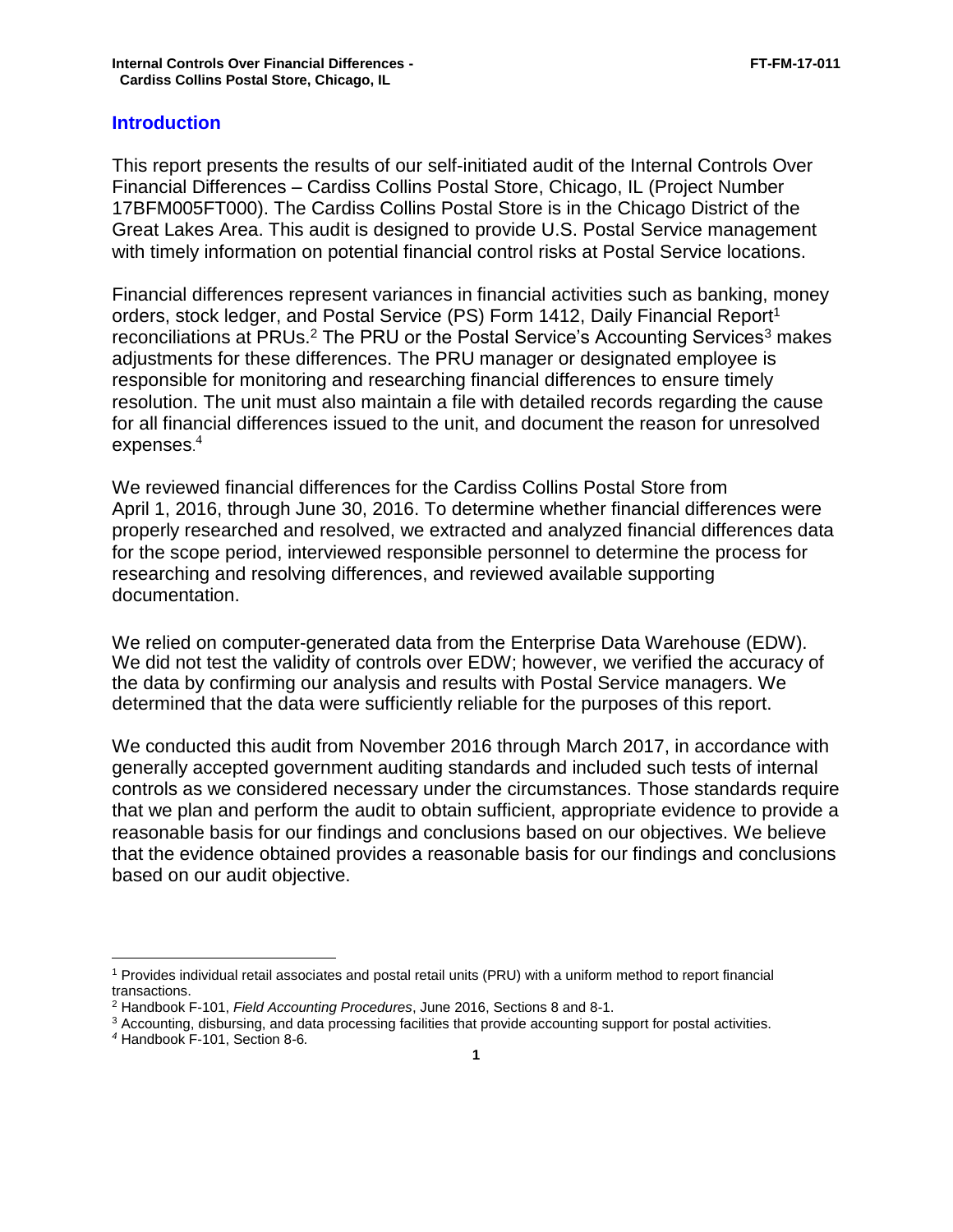We discussed our observations and conclusions with management on November 18, 2016, and included their comments where appropriate.

### <span id="page-5-0"></span>**Financial Differences Resolution**

Our tripwire identified the Cardiss Collins Postal Store in Chicago, IL, as having the highest value of financial differences in the Chicago District from April 1, 2016, to June 30, 2016. We reviewed 91 financial differences and found that 24, with a net value of \$75,008.60,<sup>5</sup> did not have adequately detailed records of research and were not resolved as of November 7, 2016. Specifically,

- Ten unresolved financial differences were related to stock ledger in-transit reconciliations, with a net overage of \$77,248.00. The Customer Service Supervisor (CSS) submitted a request to the U.S. Postal Service Office of Inspector General's Office of Investigations for further review, as required. However, she did not make appropriate adjustments to the unit's financial records to clear the differences.<sup>6</sup>
- Nine unresolved financial differences were related to errors on the unit's PS Form 1412, identified by the unit, with a net shortage of \$5,689.01. The CSS should have corrected the errors within 1 day.
- Four unresolved financial differences were related to banking or credit and debit card reconciliation errors identified by Accounting Services with a net overage of \$6,518.61.The CSS did not follow her own established procedures to resolve the differences within 30 days.<sup>7</sup>
- One unresolved financial difference shortage of \$3,069.00 was issued by the Chicago District. The CSS did not have documentation to support the reason for this difference. See [Table 1](#page-6-1) for unresolved differences.

 $\overline{a}$ <sup>5</sup> As shown on the EDW Net Financial Difference Line Detail Report.

<sup>6</sup> Handbook F-101, Field Accounting Procedures, June 2016, Section 8-6.2.1.1 and 8.7.

<sup>7</sup> Postal Service policy requires differences identified by Accounting Services to be resolved timely, but does not define a specific timeframe.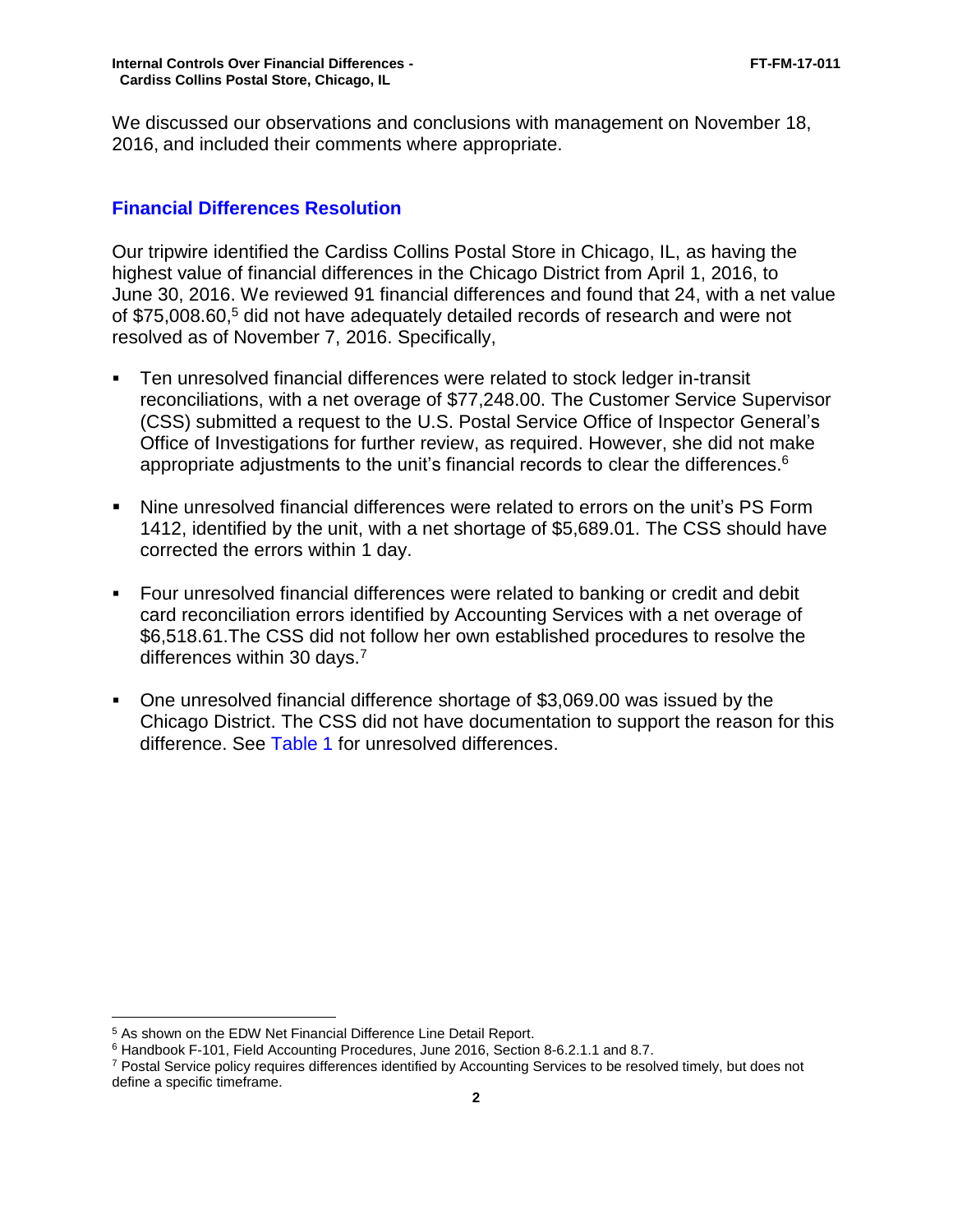<span id="page-6-1"></span>

| <b>Type of Activity</b>                                  | <b>Number</b> | <b>Account</b><br><b>Identifier</b><br>Code (AIC)<br>247<br>Overage <sup>8</sup> | <b>AIC 647</b><br>Shortage <sup>9</sup> | <b>Net Value of</b><br><b>Overages/</b><br><b>Shortages</b> |
|----------------------------------------------------------|---------------|----------------------------------------------------------------------------------|-----------------------------------------|-------------------------------------------------------------|
| Stock Difference <sup>10</sup>                           | 10            | (\$155,418.00)                                                                   | \$78,170.00                             | (\$77,248.00)                                               |
| Postal Service Form 1412<br>Discrepancy <sup>11</sup>    | 9             | (\$6,392.99)                                                                     | \$12,082.00                             | \$5,689.01                                                  |
| Bank Reconciliation Difference <sup>12</sup>             | $\mathcal{P}$ | \$0.00                                                                           | (\$6,330.00                             | (\$6,330.00)                                                |
| <b>Credit/Debit Card</b><br>Reconciliation <sup>13</sup> | 2             | \$0.00                                                                           | \$188.61                                | (\$188.61)                                                  |
| Journal Entry - District Finance<br>Office               |               | \$0.00                                                                           | \$3,069.00                              | \$3,069.00                                                  |
| <b>Total</b>                                             | 24            |                                                                                  |                                         | (\$75,008.60)                                               |

#### **Table 1. Unresolved Financial Differences April 1 through June 30, 2016**

Source: EDW Net Financial Difference Line Detail Report.

Postal Service policy states that retail units must maintain a file with detailed records for all financial differences issued to the PRU, and monitor and ensure timely clearance.<sup>14</sup> In addition, financial differences identified at the unit must be resolved the following day.<sup>15</sup>

The CSS responsible for overseeing the process set an internal requirement of 30 days to resolve differences for the unit. She stopped monitoring differences that remained unresolved after 30 days and only focused on the most current differences. She stated she had competing priorities, and was unable focus solely on financial differences.

If the Postal Service does not properly research and resolve financial differences, misconduct, theft, or fraud may go undetected. In addition, unreconciled financial differences impact the Postal Service's ability to report accurate financial records.

<sup>14</sup> Handbook F-101, Section 8-6.1.c.

<span id="page-6-0"></span> $\overline{a}$ 

<sup>&</sup>lt;sup>8</sup> The AIC is used to classify financial transactions to the proper general ledger account. A financial overage is a credit (decrease) to the unit's expense account.

<sup>9</sup> A financial shortage is a debit (increase) to the unit's expense account. Reported banking and credit/debit AIC 647 expenses resulted in net credits

 $10$  A stock in-transit reconciliation discrepancy between shipping and receiving units.

<sup>&</sup>lt;sup>11</sup> An exception identified during an audit of the unit's daily financial report data.

<sup>&</sup>lt;sup>12</sup> The difference between the bank deposit amount and transmitted sales data.

<sup>&</sup>lt;sup>13</sup> A discrepancy between the credit/debit card amount and the transmitted sales data.

<sup>15</sup> Handbook F-101, Section 8-6.1.2.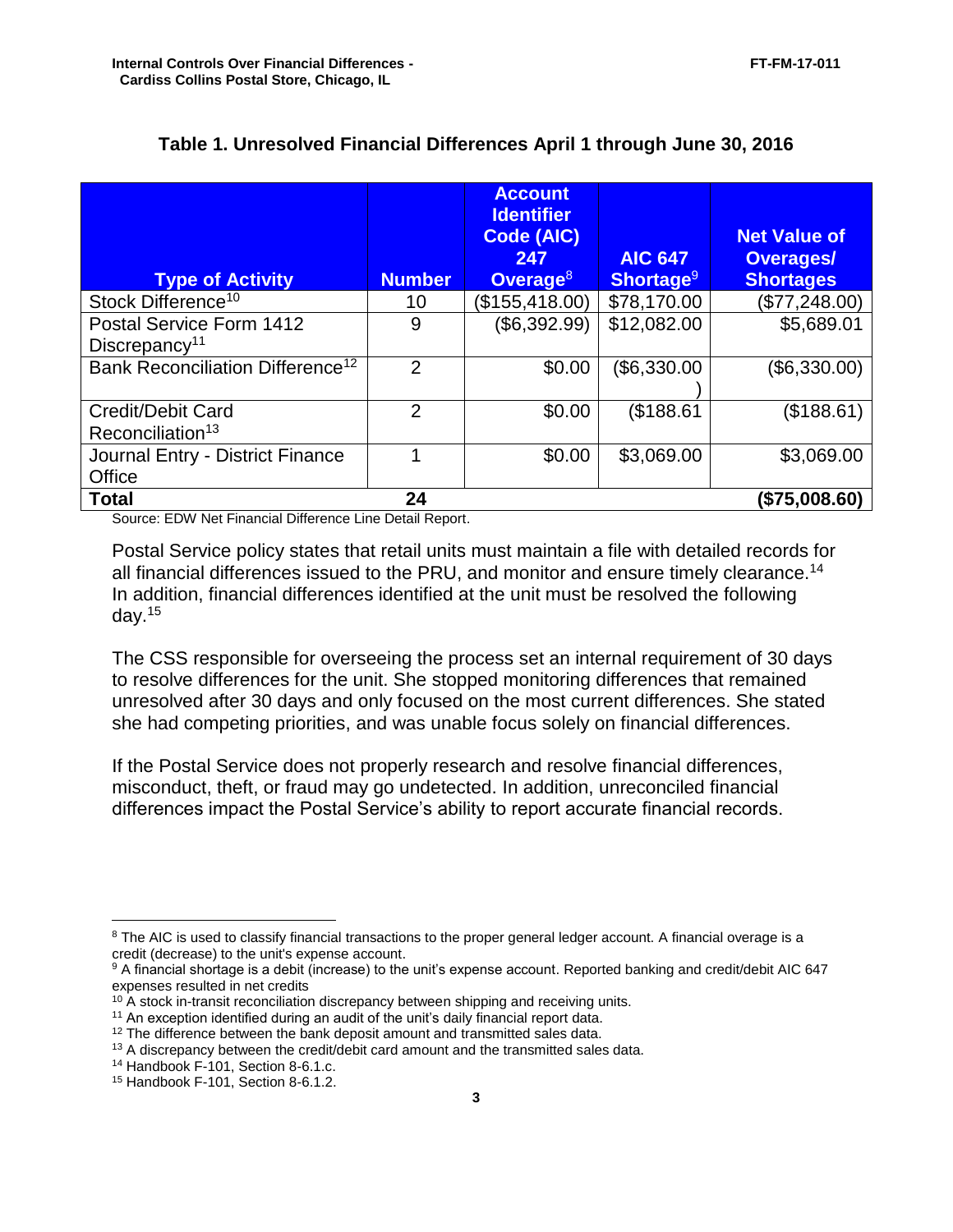#### <span id="page-7-0"></span>**Recommendation**

We recommend the manager, Chicago District, instruct the postmaster, Cardiss Collins Postal Store, to:

1. Research and resolve outstanding financial differences and implement controls to ensure continuous monitoring and timely resolution.

#### <span id="page-7-1"></span>**Management's Comments**

Management agreed with the findings and monetary impact but disagreed with the recommendation, as there are already entity level controls in place which address the timely resolution and monitoring of financial differences.

Although management disagreed with the recommendation, they will reiterate that financial differences must be researched and resolved timely and provide oversight to ensure that the established policies are followed. Management developed, issued, and discussed standard operating procedures (SOP) on November 29, 2016, with Cardiss Collins management, and reissued the SOPs on February 9, 2017, to the entire district.

Cardiss Collins management is making sure the financial differences are researched weekly and are working to resolve the differences. Further, district finance management held a training session on financial differences and will continue the training periodically. In addition, the district finance office monitors financial differences, follows up with the units, and escalates non-compliance to the postmaster, Chicago. The district manager, Chicago, will hold weekly meetings starting around March 1, 2017, with appropriate personnel to discuss the status of discrepancies and progress towards resolution.

See [Appendix A](#page-9-0) for management's comments in their entirety.

#### <span id="page-7-2"></span>**Evaluation of Management's Comments**

Although, management disagreed with the recommendation, they took corrective actions based on our recommendation; therefore, the U.S. Postal Service Office of Inspector General (OIG) considers management's comments responsive to the recommendation in the report.

The OIG agrees entity level controls are in place; however, these controls were not consistently followed at this unit because the customer service supervisor responsible for resolving the differences did not monitor those that remained unresolved after 30 days. We believe the weekly meetings provided by management to discuss discrepancies and resolutions and the periodic training and information sessions will address the recommendation.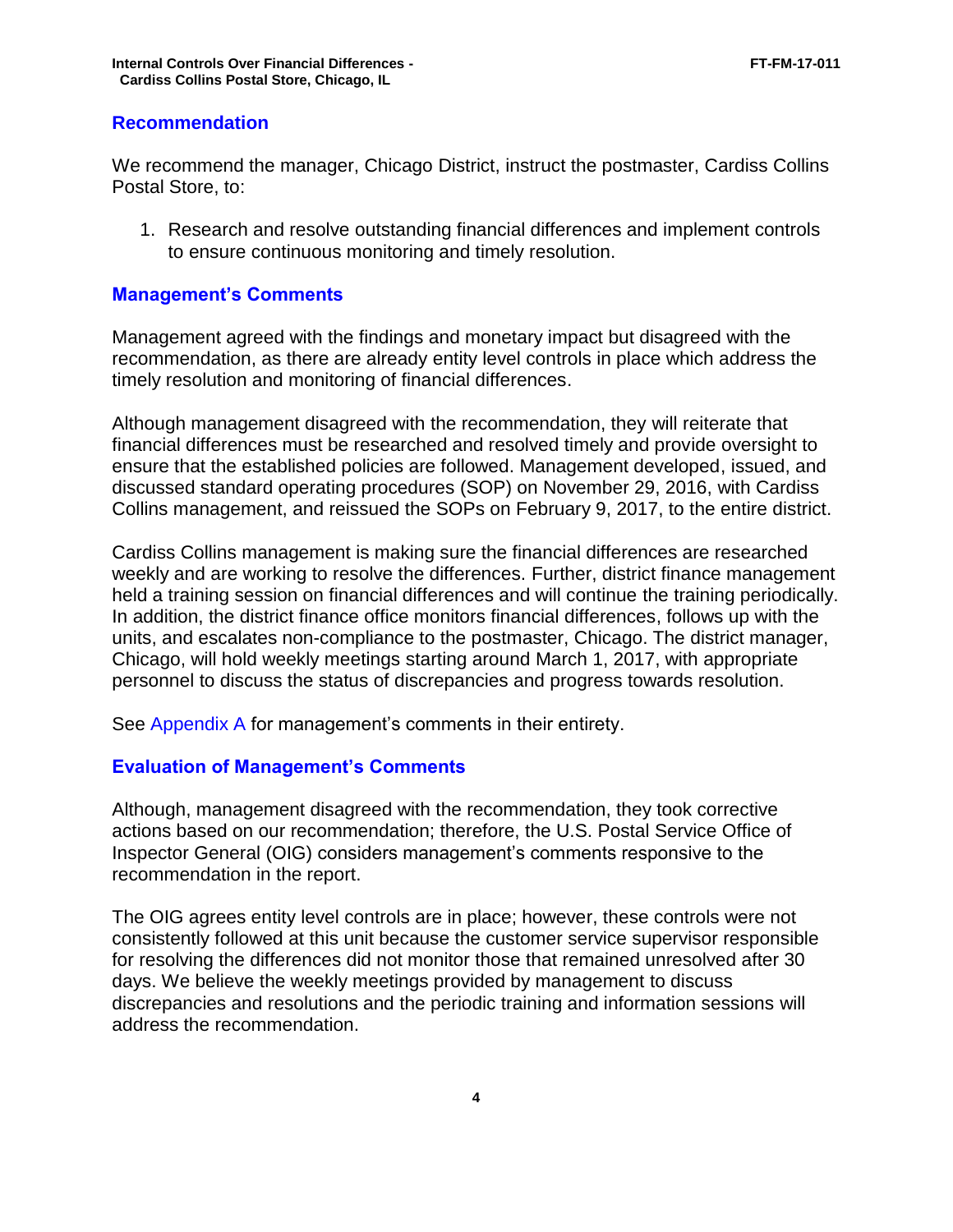All recommendations require OIG concurrence before closure. Consequently, the OIG requests written confirmation when corrective action is completed. The recommendation should not be closed in the Postal Service's follow-up tracking system until the OIG provides written confirmation that the recommendation can be closed.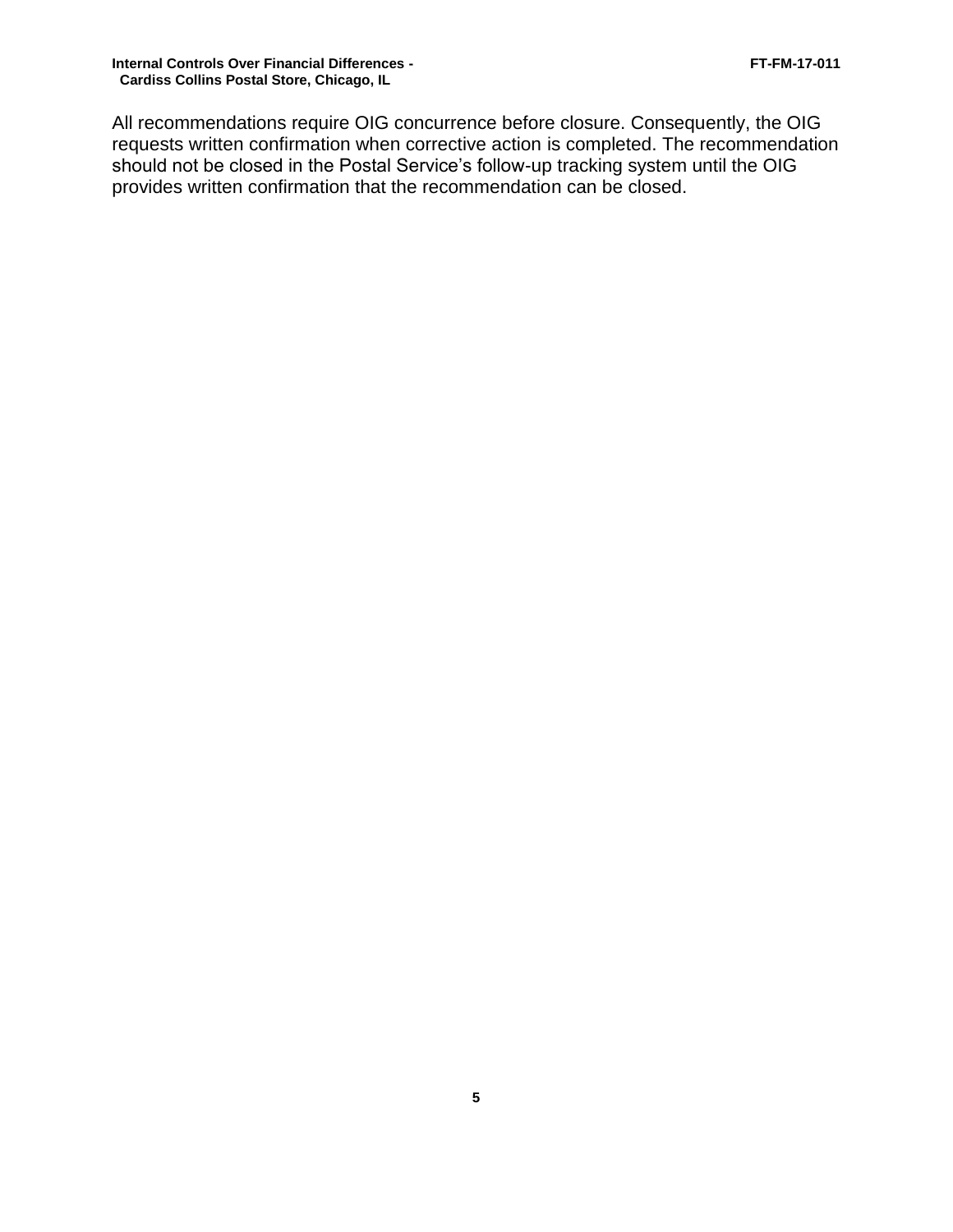#### **Appendix A: Management's Comments**

**DISTRICT MANAGER CHICAGO DISTRICT** 

<span id="page-9-0"></span>

February 24, 2017

LORI LAU DILLARD DIRECTOR, AUDIT OPERATIONS

SUBJECT: Internal Controls Over Financial Differences - Cardiss Collins Postal Store, Chicago, IL (Report Number FT-FM-17-DRAFT)

Chicago District agrees with the findings contained in this report.

#### Chicago District agrees with the calculations of monetary impacts contained in the report with a net value of \$75,008.60.

#### **Recommendation 1**

We recommend the manager, Chicago District, instruct the postmaster, Cardiss Collins Postal Store, to:

1. Research and resolve outstanding financial differences and implement controls to ensure continuous monitoring and timely resolution.

#### **Management Response/Action Plan:**

Management disagrees with this recommendation as there are already entity level controls in place which address the timely resolution and monitoring of financial differences through the Controller Council metrics.

Management will re-emphasize that financial differences must be researched and resolved timely and will provide oversight to ensure that the established policies are followed. Management developed and issued the standard operating procedures (SOP) on November 29, 2016, and re-issued them on February 9, 2017, to the entire District. The SOPs were discussed with Cardiss Collins management, including the supervisor responsible for these activities. Cardiss Collins management is ensuring that the financial differences are researched weekly, and they are continuously working to resolve the differences. Further, District Finance management has held a training and information session on financial differences and will continue the

433 W. HARRISON STREET, ROOM 8020A CHCAGO, IL 60699-3926 PHONE: 312-983-8030 FAX: 312-983-8010 WWW.USPS.COM